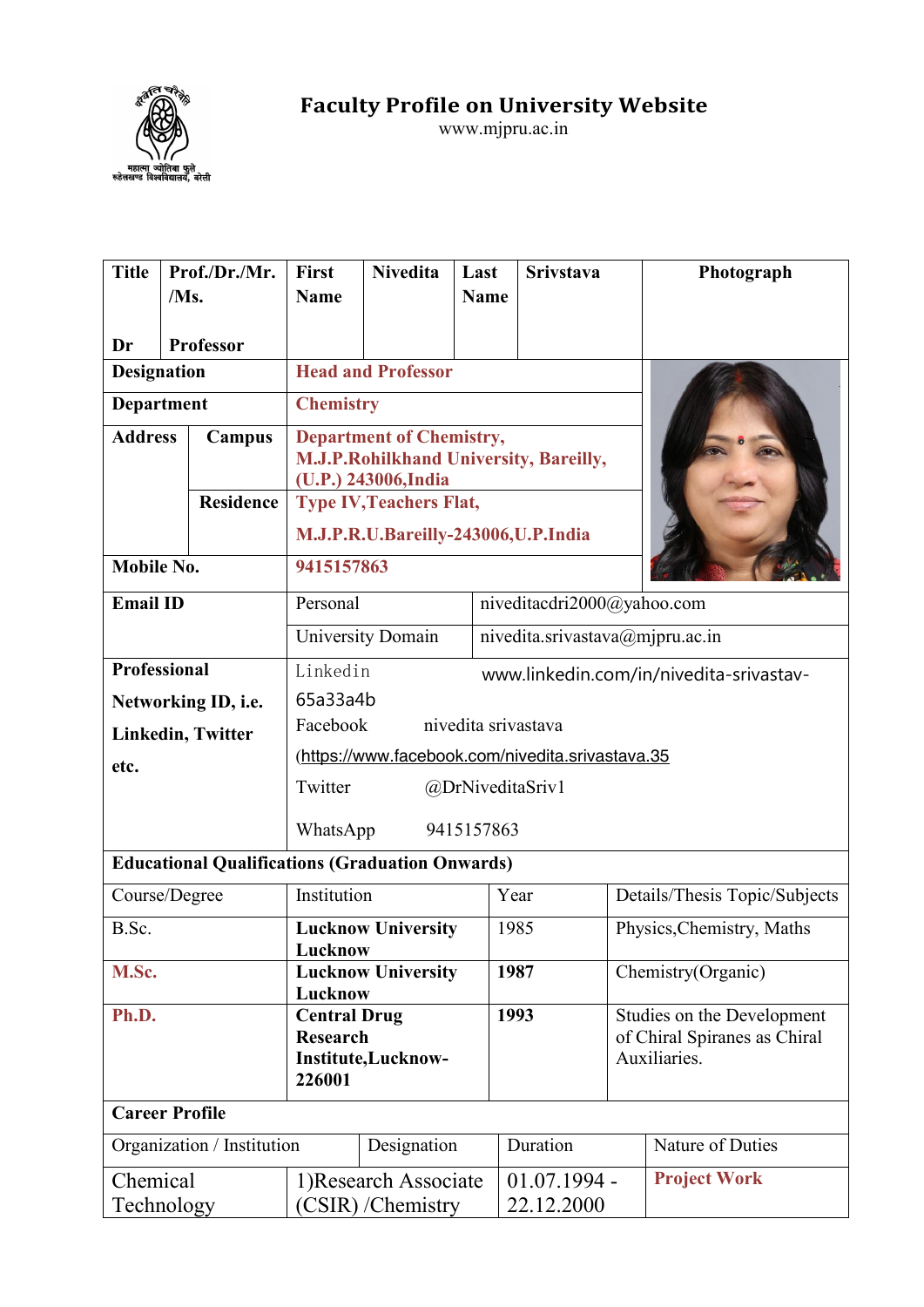| <b>Division Central</b><br>Drug Research<br>Institute Lucknow.             |                                               |                              |                                                                                                                                           |
|----------------------------------------------------------------------------|-----------------------------------------------|------------------------------|-------------------------------------------------------------------------------------------------------------------------------------------|
| <b>Esscee Biotech</b><br>(P.)<br>India Ltd. Sarojini<br>Nagar Lucknow.     | 2) Group Leader I                             | 27.05.2002 -<br>09.10.2002   | <b>Synthesis of</b><br>nucleotides/nucleosides<br>intermediates on bulk<br>stage and supervise<br><b>Group leader 1 and</b><br>scientist. |
| Department of<br>Chemistry<br>M.J.P Rohilkhand<br>University,<br>Bareilly. | 3)Lecturer                                    | $10.10.2002 -$<br>9.10.2006  | <b>Teaching</b>                                                                                                                           |
| Department of<br>Chemistry<br>M.J.P Rohilkhand<br>University,<br>Bareilly. | 4) Assistant<br>Professor/Sr<br>scale/Stage 2 | 10.10.2006-<br>9.10.2011     | <b>Teaching and Research</b>                                                                                                              |
| Department of<br>Chemistry<br>M.J.P Rohilkhand<br>University,<br>Bareilly. | 5) Assistant<br>Professor/Stage 3             | $10.10.2011$ -<br>09.10.2014 | <b>Teaching and Research</b>                                                                                                              |
| Department of<br>Chemistry<br>M.J.P Rohilkhand<br>University,<br>Bareilly. | 6) Associate<br>Professor/Stage 4             | 10.10.2014-<br>09.10.2017    | <b>Teaching and Research</b>                                                                                                              |
| Department of<br>Chemistry<br>M.J.P Rohilkhand<br>University,<br>Bareilly. | 7) Professor /Stage 5                         | 10.10.2017 till<br>today     | <b>Teaching and Research</b>                                                                                                              |
| <b>Research Interests / Specialization</b>                                 |                                               | <b>Organic Chemistry</b>     |                                                                                                                                           |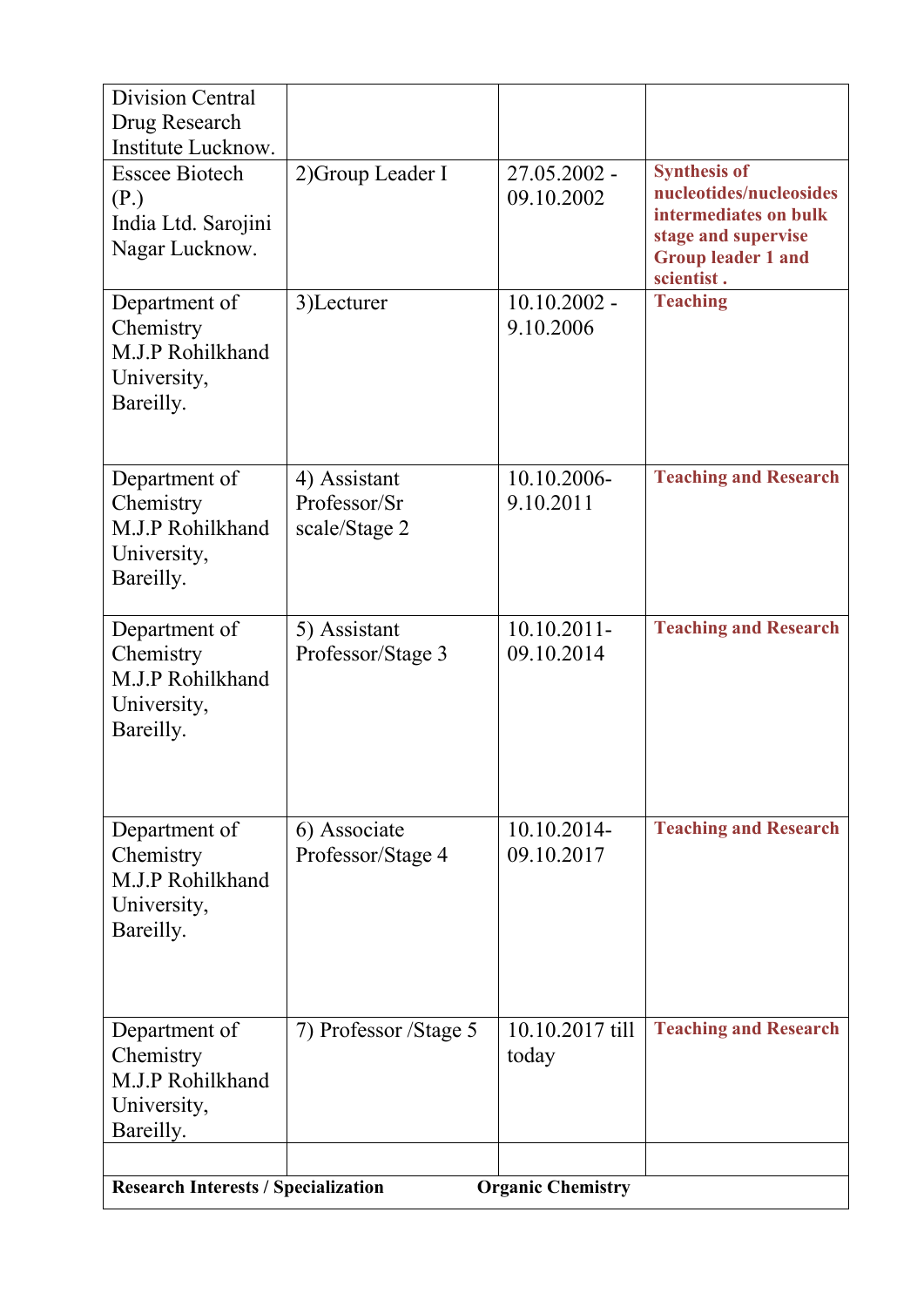| <b>Research Experience in Years</b>                |               |                               |                                                                 | Apx. $\sim$ 24 year               |                                |                                       |                                                                                      |  |  |  |
|----------------------------------------------------|---------------|-------------------------------|-----------------------------------------------------------------|-----------------------------------|--------------------------------|---------------------------------------|--------------------------------------------------------------------------------------|--|--|--|
| Name of Programme                                  |               | Awarded                       |                                                                 |                                   | <b>Under Supervision</b>       |                                       |                                                                                      |  |  |  |
| Ph.D.                                              |               | $\overline{\mathbf{3}}$       |                                                                 | 3                                 |                                |                                       |                                                                                      |  |  |  |
| M.Phil.                                            |               |                               |                                                                 |                                   |                                |                                       |                                                                                      |  |  |  |
| <b>Dissertation</b>                                |               |                               |                                                                 |                                   |                                |                                       |                                                                                      |  |  |  |
| (M.Ed./M.A.)                                       |               |                               |                                                                 |                                   |                                |                                       |                                                                                      |  |  |  |
|                                                    |               |                               |                                                                 |                                   |                                |                                       |                                                                                      |  |  |  |
|                                                    |               |                               |                                                                 |                                   |                                |                                       |                                                                                      |  |  |  |
| Researcher/<br><b>Expert ID</b>                    | <b>Scopus</b> |                               | Orcid                                                           | <b>Publons</b>                    | <b>Vidwan</b>                  |                                       | Google<br><b>Scholar</b>                                                             |  |  |  |
| https://researc<br>hid.co/admin/c<br>onfirmreg?cod | m             | niveditacdri20<br>00@yahoo.co | nivedita<br>srivastava<br>https://orcid.or<br>$g/0000 - 0001 -$ | Web of<br>Science<br>ResearcherID | Profile URL:<br>https://vidwan | .inflibnet.ac.in<br>/profile/ $16668$ | Nivedita<br>Srivastava                                                               |  |  |  |
| e=15705291ed<br>671d90979f98<br>58eb2cb1e2         |               |                               | 7337-1724                                                       | AAX-9886-<br>2020                 | $\overline{1}$                 |                                       | https://scholar.<br>google.com/cit<br>ations?authuse<br>$r=2$ &user=5N<br>2JSQ8AAAAJ |  |  |  |
|                                                    |               |                               | <b>Teaching Experience (Subjects/Courses Taught)</b>            |                                   |                                |                                       |                                                                                      |  |  |  |
| 1) Natural Products M.Sc-1                         |               |                               |                                                                 |                                   |                                |                                       |                                                                                      |  |  |  |
| 2) 2) Pharmaceutical Chemistry M.Sc-2              |               |                               |                                                                 |                                   |                                |                                       |                                                                                      |  |  |  |
| 3) Bio-organic Chemistry M.Sc                      |               |                               |                                                                 |                                   |                                |                                       |                                                                                      |  |  |  |
| 4). Engineering Chemistry B. Tech. 1st Year        |               |                               |                                                                 |                                   |                                |                                       |                                                                                      |  |  |  |
|                                                    |               |                               | Honours / Awards & Fellowship FOR OUTSTANDING WORK              |                                   |                                |                                       |                                                                                      |  |  |  |
| Name of Award/                                     |               |                               |                                                                 | <b>Awarded By</b>                 |                                |                                       |                                                                                      |  |  |  |
| Fellowship                                         |               |                               | <b>Name of Governmental</b>                                     | Name of                           |                                |                                       | Name of                                                                              |  |  |  |
|                                                    |               | <b>Agency</b>                 |                                                                 | Government                        |                                |                                       | <b>International</b>                                                                 |  |  |  |
|                                                    |               |                               |                                                                 | <b>Supported</b>                  | Organization/                  |                                       | <b>Recognized Body</b>                                                               |  |  |  |
|                                                    |               |                               |                                                                 | <b>Department</b>                 |                                |                                       |                                                                                      |  |  |  |
| 1) Distinguished                                   |               |                               |                                                                 | Society of                        |                                |                                       |                                                                                      |  |  |  |
| service award for                                  |               |                               |                                                                 | <b>Biological</b>                 |                                |                                       |                                                                                      |  |  |  |
| outstanding                                        |               |                               |                                                                 |                                   | Sciences and                   |                                       |                                                                                      |  |  |  |
| contribution in the                                |               |                               |                                                                 | Rural                             |                                |                                       |                                                                                      |  |  |  |
| field of chemistry                                 |               |                               |                                                                 |                                   | Development                    |                                       |                                                                                      |  |  |  |
| On the occasion                                    |               |                               |                                                                 |                                   |                                |                                       |                                                                                      |  |  |  |
| of National<br>symposium on                        |               |                               |                                                                 |                                   |                                |                                       |                                                                                      |  |  |  |
| natural resource                                   |               |                               |                                                                 |                                   |                                |                                       |                                                                                      |  |  |  |
| management for                                     |               |                               |                                                                 |                                   |                                |                                       |                                                                                      |  |  |  |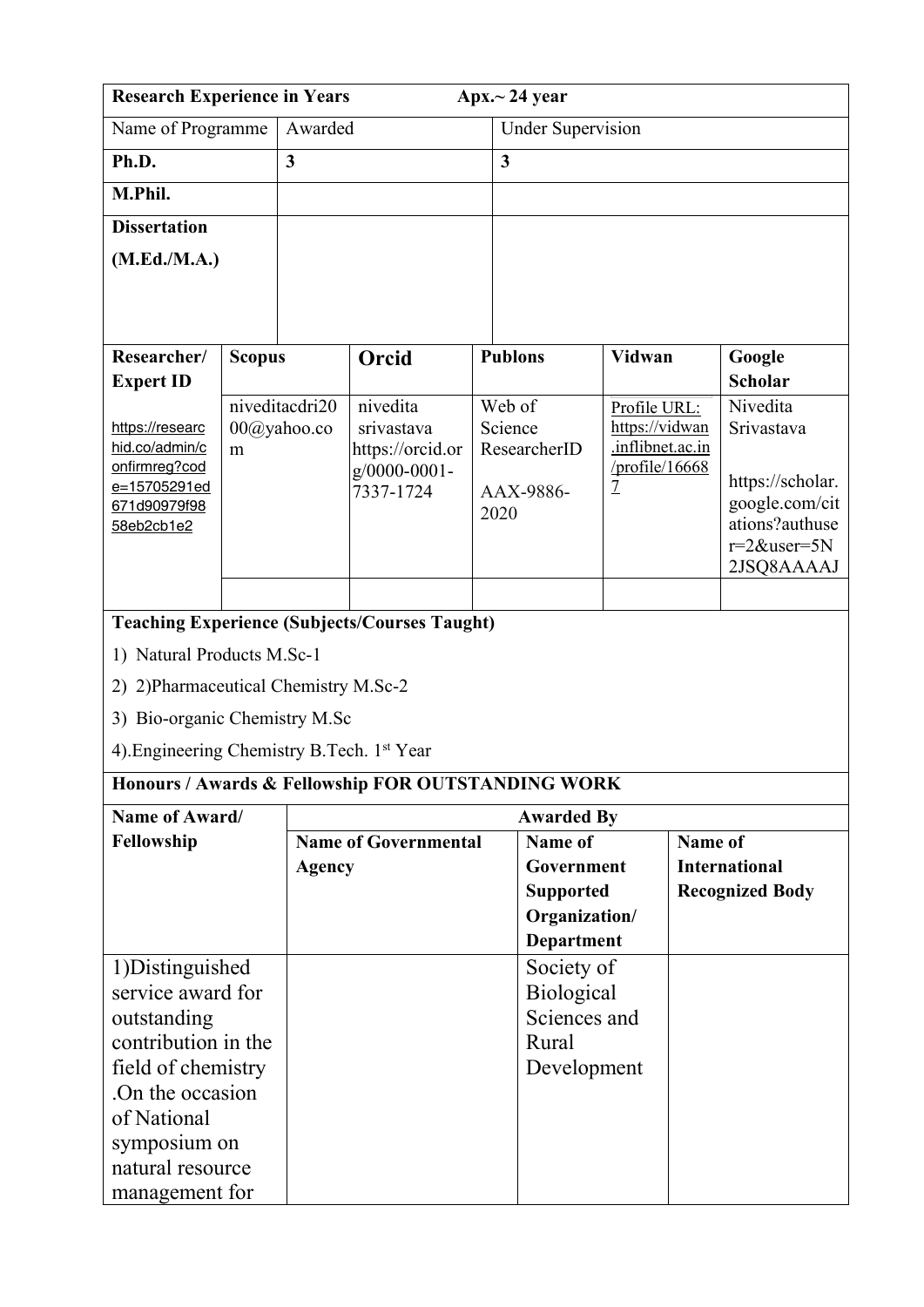| sustainable<br>agriculture and<br>rural<br>development.(Dt<br>$05-06,2016$ |                                                                            |                                                                   | swaroop                      | <b>ABKMS</b> and<br>sahitkar gyan         |                |                                                                                      |              |
|----------------------------------------------------------------------------|----------------------------------------------------------------------------|-------------------------------------------------------------------|------------------------------|-------------------------------------------|----------------|--------------------------------------------------------------------------------------|--------------|
| 2) Sahitkar gyan<br>swaroop kumud<br>smriti -samman                        |                                                                            |                                                                   | kumud smriti<br>samman samit |                                           |                |                                                                                      |              |
| <b>Publications /Academic Activities (Numbers Only)</b>                    |                                                                            |                                                                   |                              |                                           |                |                                                                                      |              |
| Books &<br><b>NA</b><br>Monograp<br>hs (Single<br>Author)                  | 19<br>Research<br>Papers<br>Published in<br>International<br>Journals      | Papers<br>Presented<br>1n<br>Seminars/<br>Conference<br>S         | 26                           | Seminars/<br>Conference<br>S<br>Organized | $\mathbf{1}$   | Research<br>Projects<br>(Complete)<br>d) UGC<br><b>MAJOR</b><br><b>PROJEC</b><br>T   | $\mathbf{1}$ |
| <b>Books</b><br><b>NA</b><br>$(Co-$<br>authored)<br>Other                  | Research<br>$\mathbf{1}$<br>Papers<br>Published in<br>Journals             | Seminar/<br>Conference<br>s Attended                              | 23                           | Workshops<br>Organized                    | 5              | Research<br>Projects<br>(Ongoing)<br><b>TEQIP III</b><br><b>SEED</b><br><b>GRANT</b> | $\mathbf{1}$ |
| <b>Books</b>                                                               | Articles<br>6                                                              | Sessions                                                          | NA                           | Membershi                                 | $\overline{2}$ | Foreign                                                                              | $\mathbf{1}$ |
| (Edited)                                                                   | Published in                                                               | Chaired in                                                        |                              | p of                                      |                | Countries                                                                            |              |
| $\mathbf{1}$<br>Chapters<br>in Edited<br><b>Books</b><br>etc.              | Popular<br>Fora, e.g.,<br>Websites,<br>Blogs,<br>Newspapers<br>, Magazines | Seminars/<br>Conference<br>S<br>Resource<br>Lectures<br>Delivered | $\overline{4}$               | Academic/<br>Professiona<br>1 Bodies      |                | Visited for<br>Academic<br>Assignmen<br>ts                                           |              |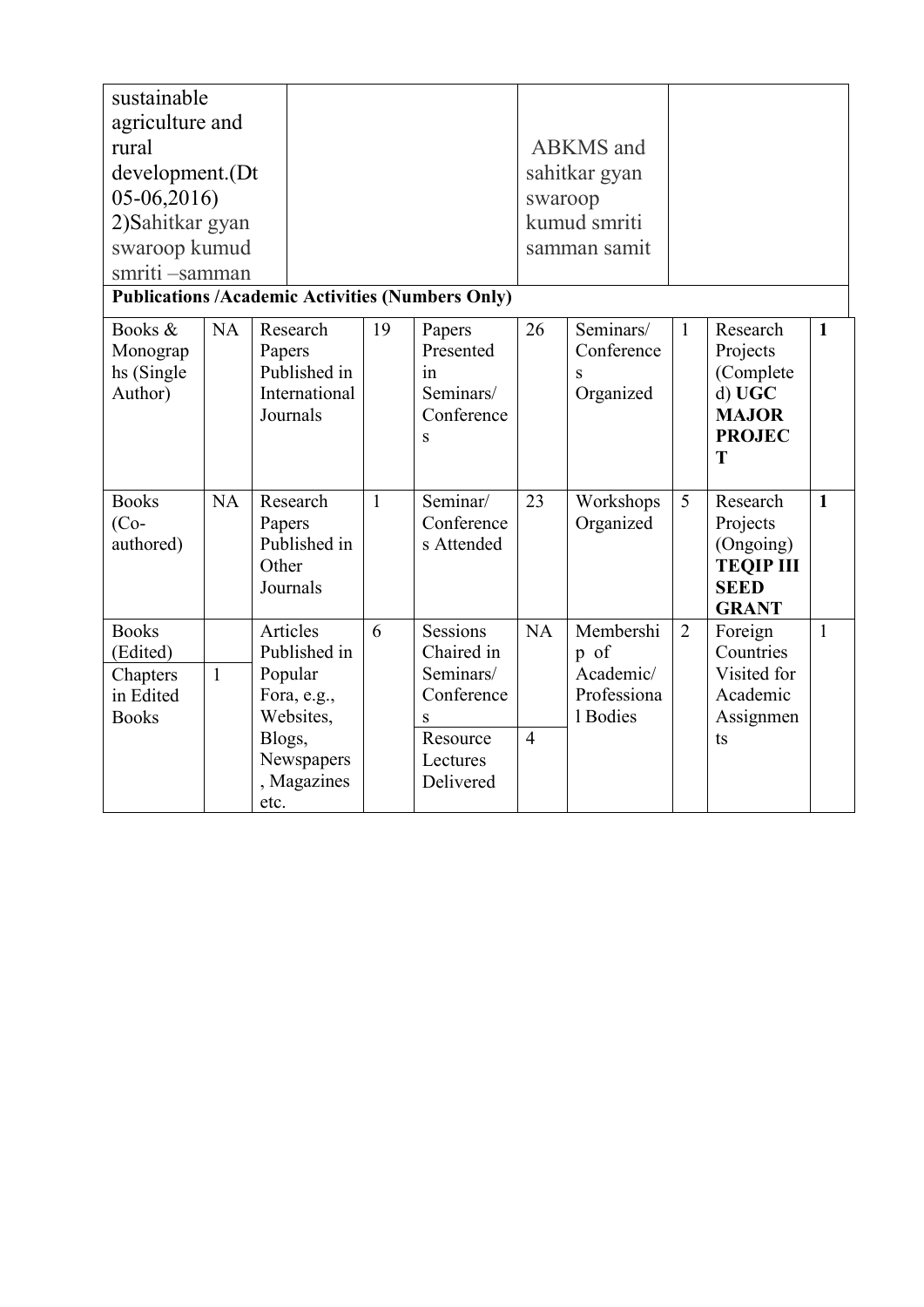| <b>Details of Publications /Academic Activities (2010 Onwards)</b><br>(a) Authored Books/Monographs -- |                                                                                                           |                                                                                                                                     | <b>NA</b>                                                                                   |                                                        |                  |                              |                  |                                        |                                                                           |  |
|--------------------------------------------------------------------------------------------------------|-----------------------------------------------------------------------------------------------------------|-------------------------------------------------------------------------------------------------------------------------------------|---------------------------------------------------------------------------------------------|--------------------------------------------------------|------------------|------------------------------|------------------|----------------------------------------|---------------------------------------------------------------------------|--|
| <b>Name of Book</b>                                                                                    |                                                                                                           | <b>Year of Publication</b>                                                                                                          |                                                                                             |                                                        | <b>Publisher</b> |                              |                  |                                        | <b>ISBN No</b>                                                            |  |
| (b) Edited Books                                                                                       | <b>NA</b>                                                                                                 |                                                                                                                                     |                                                                                             |                                                        |                  |                              |                  |                                        |                                                                           |  |
|                                                                                                        |                                                                                                           |                                                                                                                                     |                                                                                             |                                                        |                  |                              |                  |                                        |                                                                           |  |
| Year of<br><b>Publication</b>                                                                          | <b>Title</b>                                                                                              |                                                                                                                                     | Publisher                                                                                   | <b>ISBN</b>                                            |                  |                              | DOI No.          |                                        | <b>Citations</b>                                                          |  |
|                                                                                                        |                                                                                                           |                                                                                                                                     |                                                                                             |                                                        |                  |                              |                  |                                        |                                                                           |  |
| (c) Papers Published in UGC Care Listed /Indexed/ Peer Reviewed Journals                               |                                                                                                           |                                                                                                                                     |                                                                                             |                                                        |                  |                              |                  |                                        |                                                                           |  |
| <b>Year of</b><br><b>Publication</b>                                                                   | <b>Title</b>                                                                                              |                                                                                                                                     | Name of<br><b>Journal</b>                                                                   | <b>ISSN No</b>                                         |                  |                              | <b>Citations</b> |                                        | <b>Impact Factor</b>                                                      |  |
| $20(4)$ ,<br>2011,847-<br>852                                                                          | $Adsorption-$<br>Desorption<br>Kinetics of<br>Chlorpyrifos<br>insecticide in<br>mollisols                 |                                                                                                                                     | Fresenius<br>Environ<br>mental<br>Bulletin,<br>20(.4),<br>2011,847<br>$-852.$               | 1018-<br>4619                                          |                  | Web of<br>Science,<br>Scopus |                  | Index-<br>Reuters<br>0.6<br>parlar.de/ | Thomson<br>http://www.psp-                                                |  |
| $9(1)$ ,<br>2012,41-45                                                                                 | Effect of<br>consortium on<br>chloripyrifos<br>residues in<br>soil, plant and<br>in cropped<br>lysimeters | Farmyard manure<br>and its conjoint<br>use with microbial<br>percolation water                                                      | Journal<br>of<br>Residuals<br>Science<br>&Techno<br>logy,9<br>$(1)$ , $2012$ ,<br>$41 - 45$ | <b>ISSN</b><br>1544-<br>8053                           |                  | Scopus                       |                  | 0.545<br>05                            | impact factor<br>DOI: 1544-<br>8053/12/01 041-                            |  |
| 29, 2013,<br>507-511                                                                                   | Synthesis of<br>$3 - {p-}$<br>and their<br>biological<br>Bacterial<br>Infections                          | substituted-4-oxo-<br>1, 4-dihydro-3-[1-<br>oxo-2-hydrazino-<br>toluenesulfon}]qu<br>inoline derivatives<br><b>Activity Against</b> | Orient. J.<br>Chem.<br>29, 2013,<br>507-511                                                 | ISSN: 0970-<br>020 X. Web<br>of<br>Science, Sco<br>pus |                  | Web<br>Science,<br>Scopus    | of               |                                        | $DOI: \frac{http://dx.do}{http://dx.do}$<br>i.org/10.13005/oj<br>c/290216 |  |
| 2013,                                                                                                  | A Facile                                                                                                  |                                                                                                                                     | Internatio                                                                                  | ISSN:                                                  |                  |                              |                  | 1.4                                    |                                                                           |  |
|                                                                                                        |                                                                                                           |                                                                                                                                     |                                                                                             |                                                        |                  |                              |                  |                                        |                                                                           |  |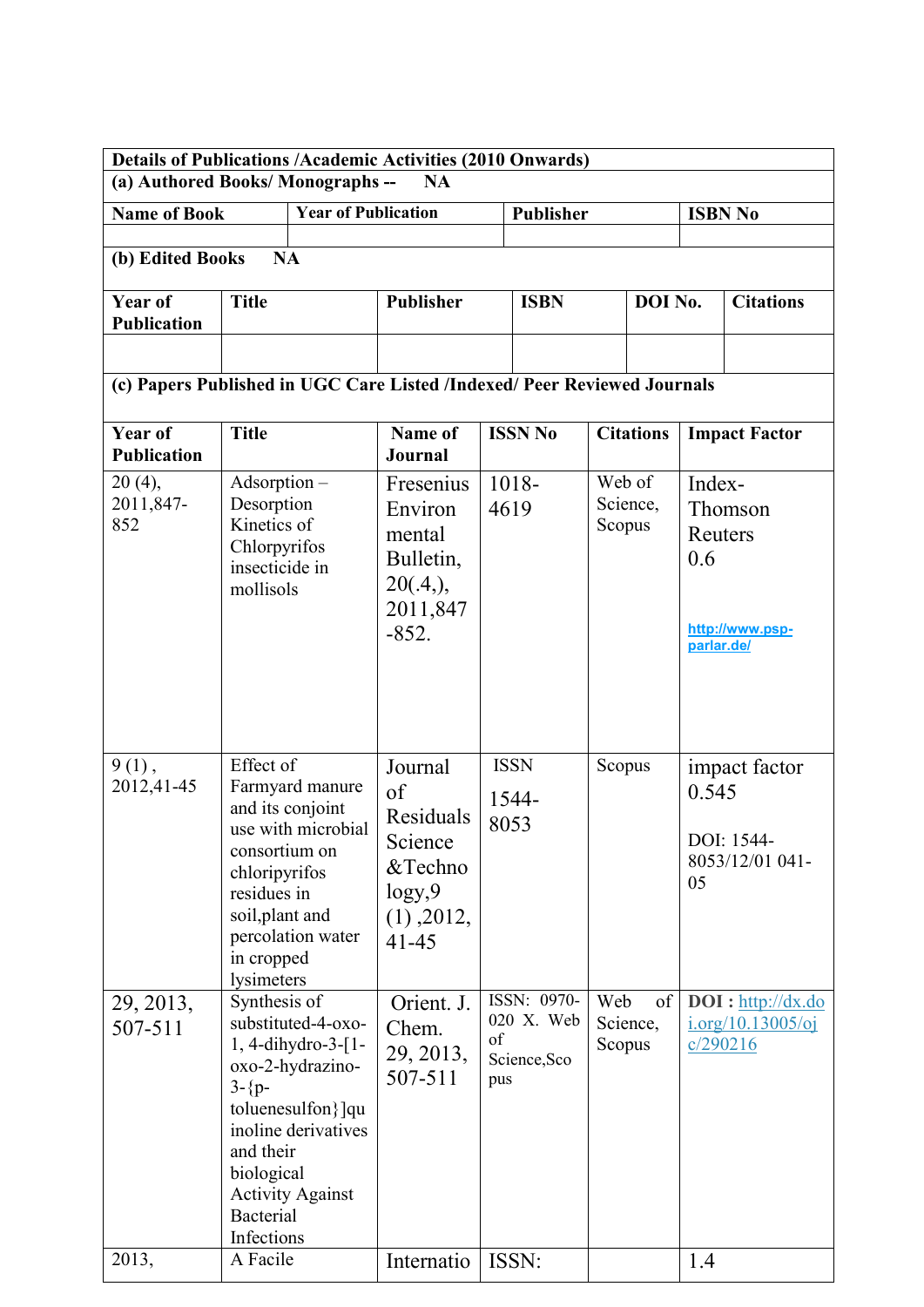| Vol.34,<br>Issue.2, 1167<br>$-1171.$ | Synthesis of<br>Antibacterial<br>Norfloxacin by<br>Microwave<br>Irradiations                                                                                                                        | nal<br>Journal<br>of<br>Chemistr<br>y, 2013,<br>Vol.34,<br>Issue. $2,1$<br>$167 -$<br>1171. | $2051 -$<br>2732                                                    |                                       |                                                                                             |
|--------------------------------------|-----------------------------------------------------------------------------------------------------------------------------------------------------------------------------------------------------|---------------------------------------------------------------------------------------------|---------------------------------------------------------------------|---------------------------------------|---------------------------------------------------------------------------------------------|
| 2013,464-<br>468.                    | Synthesis and<br>study of 1-<br>ethyl-3-<br>carbohydrazide<br>and $3-[1-0x0-2-$<br>hydrazino-3-<br>$\{p-$<br>toluenesulfon $\}]$<br>quinolone<br>derivatives<br>against<br>bacterial<br>infections. | European<br>journal of<br>medicinal<br>chemistry<br>,2013,46<br>4-468.                      | <b>ISSN</b><br>0009-<br>4374                                        | 11<br>Web<br>of<br>Science,<br>Scopus | <b>Index-Thomson Reuters</b><br>3.4<br>https://doi.org/10.10<br>16/j.ejmech.2013.06<br>.056 |
| 2015,31,(1)<br>$,569-571.$           | Reaction of 1-<br>Carboxymethyl<br>uracil with<br>amino acid<br>alkyl ester<br>hydrochloride.                                                                                                       | Oriental<br>Journal<br>of<br>Chemistr<br>у,<br>2015,31,(<br>$1)$ , 569-<br>571              | ISSN:<br>0970-020<br>X                                              | Web of<br>Science,<br>Scopus.         | $DOI: \frac{http://dx.do}{http://dx.do}$<br>i.org/10.13005/oj<br>c/290216                   |
| 2015,<br>92,1553-<br>1556            | Synthesis of<br>dihydropyrimid<br>inones<br>derivatives by<br>Biginelli<br>reaction in<br>basic medium.                                                                                             | Indian<br>Chemical<br>Society.<br>2015,92,<br>$1553-$<br>1556                               | <b>ISSN</b><br>No.<br>0019-4522,<br>Web<br>of<br>Science,<br>Scopus | Web<br>of<br>Science,<br>Scopus       | DOI: 10.1002/chi<br>n.201625184                                                             |
| 58B, 2019, 1<br>413-1415             | Synthesis and<br>antibacterial<br>studies on some<br>new thiazole<br>moiety based<br>quinolone                                                                                                      | Indian<br>journal of<br>Chemistr<br>$y(B)$ ,<br>58B, 2019<br>$,1413-$                       | <b>ISSN No</b><br>0975-0983.                                        | of<br>Web<br>Science,<br>Scopus       | 0.6<br>Thomas Reuter<br>URL:<br>http://hdl.handle.net/<br>123456789/34089                   |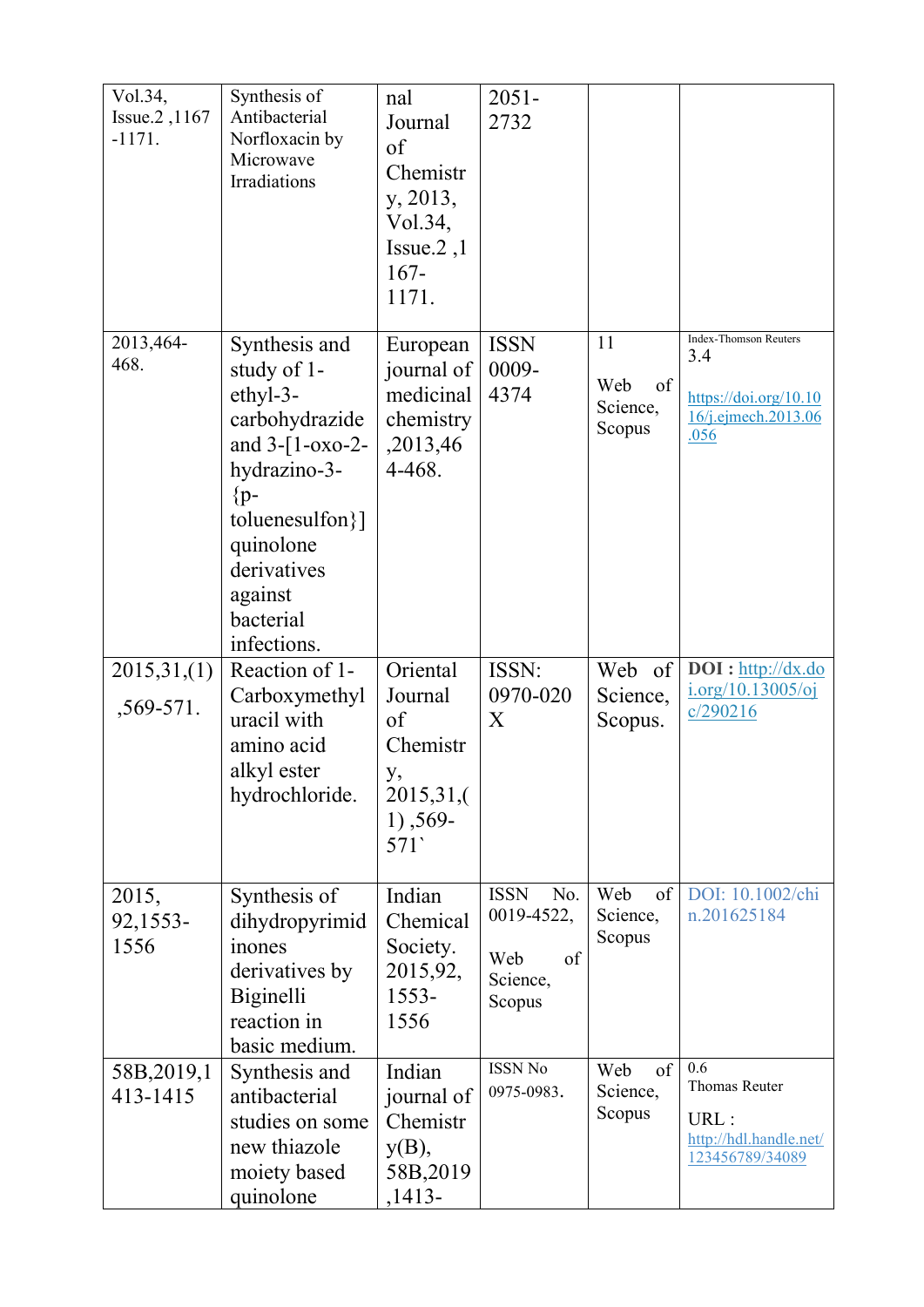|                            | derivatives                                                                                                              |                                                                                                                     | 1415                                                                                                                                                                                       |                                                    |          |  |                                                                               |                           |                                                                     |  |  |
|----------------------------|--------------------------------------------------------------------------------------------------------------------------|---------------------------------------------------------------------------------------------------------------------|--------------------------------------------------------------------------------------------------------------------------------------------------------------------------------------------|----------------------------------------------------|----------|--|-------------------------------------------------------------------------------|---------------------------|---------------------------------------------------------------------|--|--|
| 24<br>(8),2020,<br>817-854 | Review:<br>Studies on the<br>synthesis of<br>quinolone<br>derivatives<br>with their<br>antibacterial<br>activity (Part1) |                                                                                                                     | Current<br>Organic<br>Chemistr<br>y                                                                                                                                                        | 1385-<br>2728                                      | ISSN No. |  | Web of<br>Science,<br>Scopu                                                   |                           | Impact factor 1.9<br>DOI: 10.2174/13852<br>7282499920042708<br>2108 |  |  |
|                            |                                                                                                                          |                                                                                                                     |                                                                                                                                                                                            |                                                    |          |  |                                                                               |                           |                                                                     |  |  |
| Publication<br>National    | Interna<br>tional                                                                                                        | Title of<br>the Book                                                                                                | Title of<br>the<br>Chapter                                                                                                                                                                 | Name<br>$\&$<br>Address<br>of<br>Publish<br>er     | Year     |  | <b>ISB</b><br>N                                                               | <b>DOI</b>                | Citation<br>Google/<br>web of<br>science                            |  |  |
| <b>National</b>            | $\underline{\mathbf{no}}$                                                                                                | Nationa<br>Advanc<br>ements<br>and<br>Futurist<br>$i_{\rm c}$<br>Trends<br>1n<br>Materia<br>$\mathbf{l}$<br>Science | Peptide<br>Nucleic<br>Acid:<br>Preparat<br>ion of<br>Thymin<br>$\mathsf{e}$<br>Nucleob<br>ase by<br>Microw<br>ave,<br>N.Sriva<br>stava,<br>Arti<br>Mehrotr<br>a, Anil<br>Kumar,<br>401-405 | Allied<br>Publis<br>hers<br>Pvt.<br>Ltd.<br>India. | 2011     |  | <b>ISB</b><br>N<br>No.<br>978<br>$-81-$<br>842<br>$4-$<br>706<br>$-0$         | $\underline{\mathbf{no}}$ |                                                                     |  |  |
| <b>National</b>            | $\underline{\mathbf{no}}$                                                                                                | Nationa<br>Advanc<br>ements<br>and<br>Futurist<br>$i_{\rm c}$<br>Trends<br>in                                       | Microwa<br>ve<br>Induced<br>Organic<br>Synthesis<br>of<br>Intermedi<br>ate of<br>Quinolon<br>es,<br>N.Srivast                                                                              | Allied<br>Publis<br>hers<br>Pvt.<br>Ltd.<br>India  | 2011     |  | <b>ISB</b><br>${\bf N}$<br>No.<br>978<br>$-81-$<br>842<br>$4-$<br>706<br>$-0$ | $\underline{\mathbf{no}}$ |                                                                     |  |  |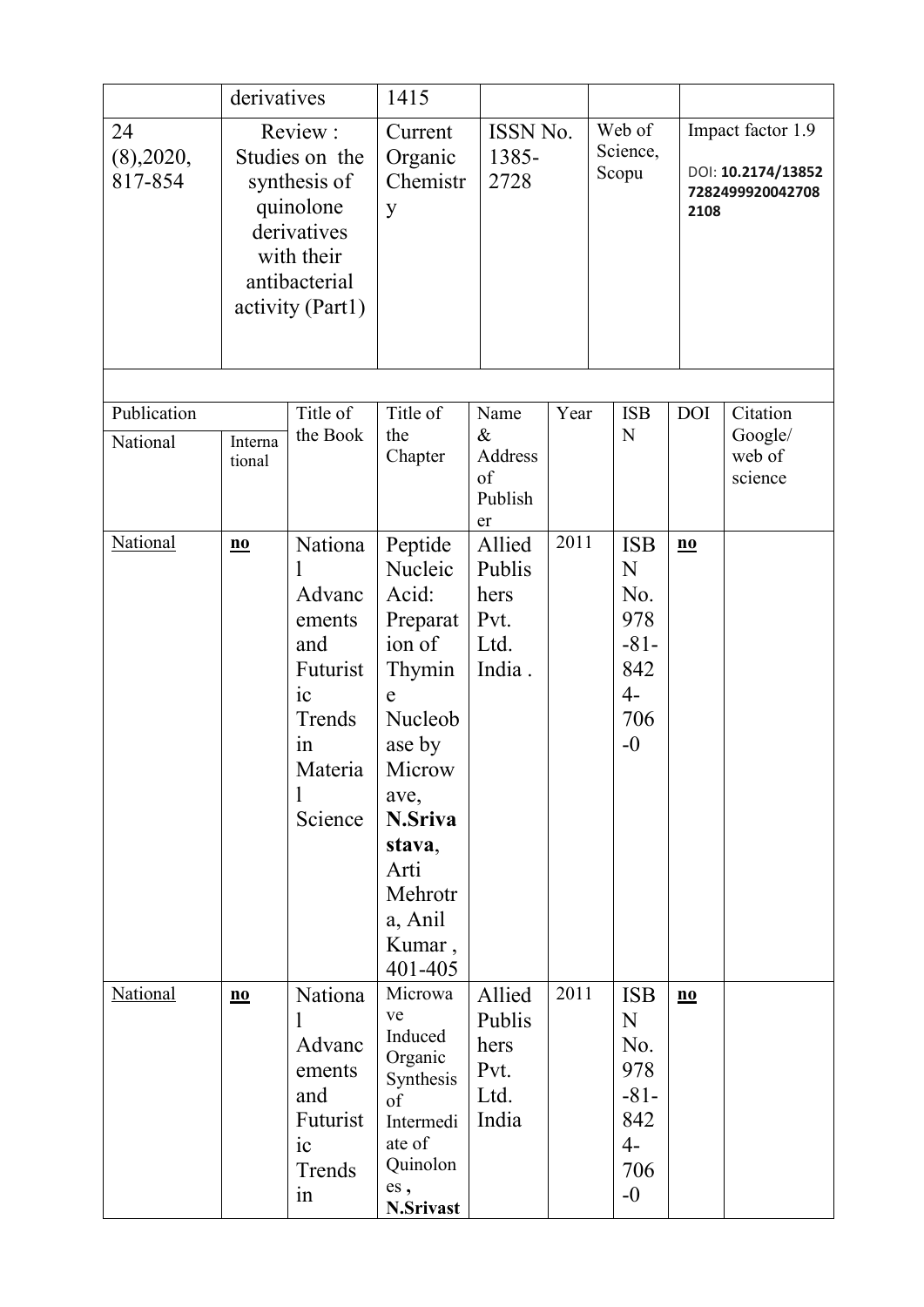|                           |     | Materia<br>$\bf{l}$<br>Science                                                                                                                                                                                                                                                                                                                                                                                   | ava, Anil<br>Kumar,<br>Arti<br>Mehrotra<br>279-282,<br>2011                                                                                                                                                                                                            |                                                                                                                                                                             |      |                                    |  |
|---------------------------|-----|------------------------------------------------------------------------------------------------------------------------------------------------------------------------------------------------------------------------------------------------------------------------------------------------------------------------------------------------------------------------------------------------------------------|------------------------------------------------------------------------------------------------------------------------------------------------------------------------------------------------------------------------------------------------------------------------|-----------------------------------------------------------------------------------------------------------------------------------------------------------------------------|------|------------------------------------|--|
| $\underline{\mathbf{no}}$ | Yes | <b>Issues</b><br>and<br>Solutio<br>ns to<br>Diffuse<br>Pollutio<br>n:<br>Selecte<br>d<br>Papers<br>from<br>the 14th<br>Internat<br>ional<br>Confere<br>nce of<br>the<br>Internat<br>ional<br>Water<br>Associa<br>tion<br>Diffuse<br>Pollutio<br>$\mathbf n$<br>Speciali<br>st<br>Group,<br><b>DIPCO</b><br>N 2010.<br>Confére<br>nce sur<br>la<br>pollutio<br>$\mathbf n$<br>diffuse<br>2010<br>inc.,<br>Québec, | Potentia<br>$\mathbf{1}$<br>of<br>Amend<br>ments in<br>Reducin<br>g<br>Leachin<br>of<br>g<br>Chlorpy<br>rifos<br>to<br>Ground<br>water<br>$\overline{\phantom{a}}$<br>A.Sriva<br>stava,<br>N.Singh<br>$\,$<br>P.C.Sriv<br>astava,<br>N.Sriva<br>stava,<br>2011,<br>403 | In van<br>Bochov<br>e, E,<br>P.A.<br>Vanroll<br>eghem,<br>P.A.<br>Chambe<br>rs, G.<br>Thériau<br>$lt, B$ .<br>Novotn<br>á and<br>M.R.<br><b>Burkart</b><br>(eds.),<br>2011. | 2011 | $\underline{\mathbf{N}\mathbf{o}}$ |  |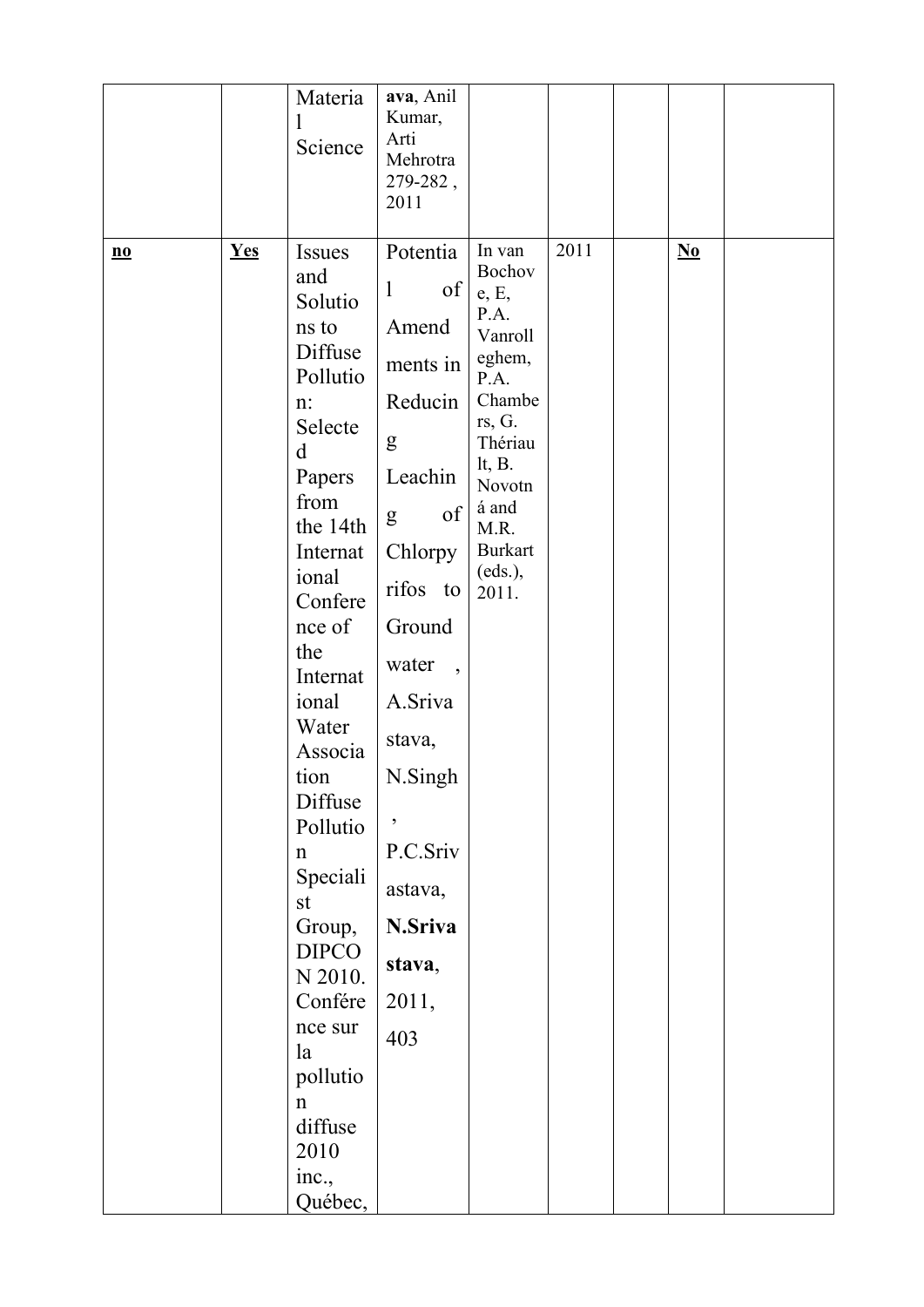|                   | Québec,<br>Canada |                                                         |                |                    |  |  |
|-------------------|-------------------|---------------------------------------------------------|----------------|--------------------|--|--|
|                   |                   | (e) Invited as Resource Lectures Person/Examiner/Expert |                |                    |  |  |
| <b>Resource</b>   | <b>Detail of</b>  | <b>Title of</b>                                         | Date           | <b>Institution</b> |  |  |
| person            | Event             | Lecture                                                 |                |                    |  |  |
| <b>Nivedita</b>   | FDP on            | Using                                                   | 9-14 Dec. 2013 | Dept of            |  |  |
| <b>Srivastava</b> | Communic          | Language                                                |                | Humanities, FET,   |  |  |
|                   | ation skills      | for Science                                             |                | <b>MJPRU</b>       |  |  |
|                   | for change        | $(2$ lecture)                                           |                |                    |  |  |
|                   | managemen         |                                                         |                |                    |  |  |
|                   | t in class        |                                                         |                |                    |  |  |
|                   | rooms             |                                                         |                |                    |  |  |
| <b>Nivedita</b>   | Workshop          | Managing                                                | $22 - 24$      | Dept of            |  |  |
| <b>Srivastava</b> | on Stress         | stress                                                  | April ,2014    | Humanities, FET,   |  |  |
|                   | Manageme          | during                                                  |                | <b>MJPRU</b>       |  |  |
|                   | nt                | Interview                                               |                |                    |  |  |
|                   |                   | (2 lecture)                                             |                |                    |  |  |

**(f) Seminars/Conferences/Workshops Organized**

1) **As Assistant Coordinator** - National Workshop under Faculty Development Programme sponsored by World Bank (TEQIP) on Recent Advances in Organic and Polymer Chemistry (RAOPC-14),Dept. of Applied Chemistry,MJP Rohilkhand University,Bareilly,17-22 Feb.2014.

2) **As Organizing Secretary**- Stress Management Workshop for the students of

MJPRU, sponsored by World Bank (TEQIP)Faculty of Engineering

Technology ,MJP Rohilkhand University,Bareilly,22-24 April,2014.

3) **As Organizing Secretary**-International conference on Interfacing Language and Literature , sponsored by World Bank (TEQIP),Dept. Of Humanities,Faculty of Engineering Technology ,MJP Rohilkhand University,Bareilly,12-13 October,2014.

4) **As Co-Convenor—**Innovative Research on Materials in Science and Engineering(IRMSE-16), Faculty of Engineering Technology ,MJP Rohilkhand University,Bareilly,17-22 October, 2016.

5) **As Program Convenor**--Faculty Development Program on Green Chemistry, sponsored by TEQIP-III , Faculty of Engineering Technology ,MJP Rohilkhand University,Bareilly, 25-29 Februry, 2020.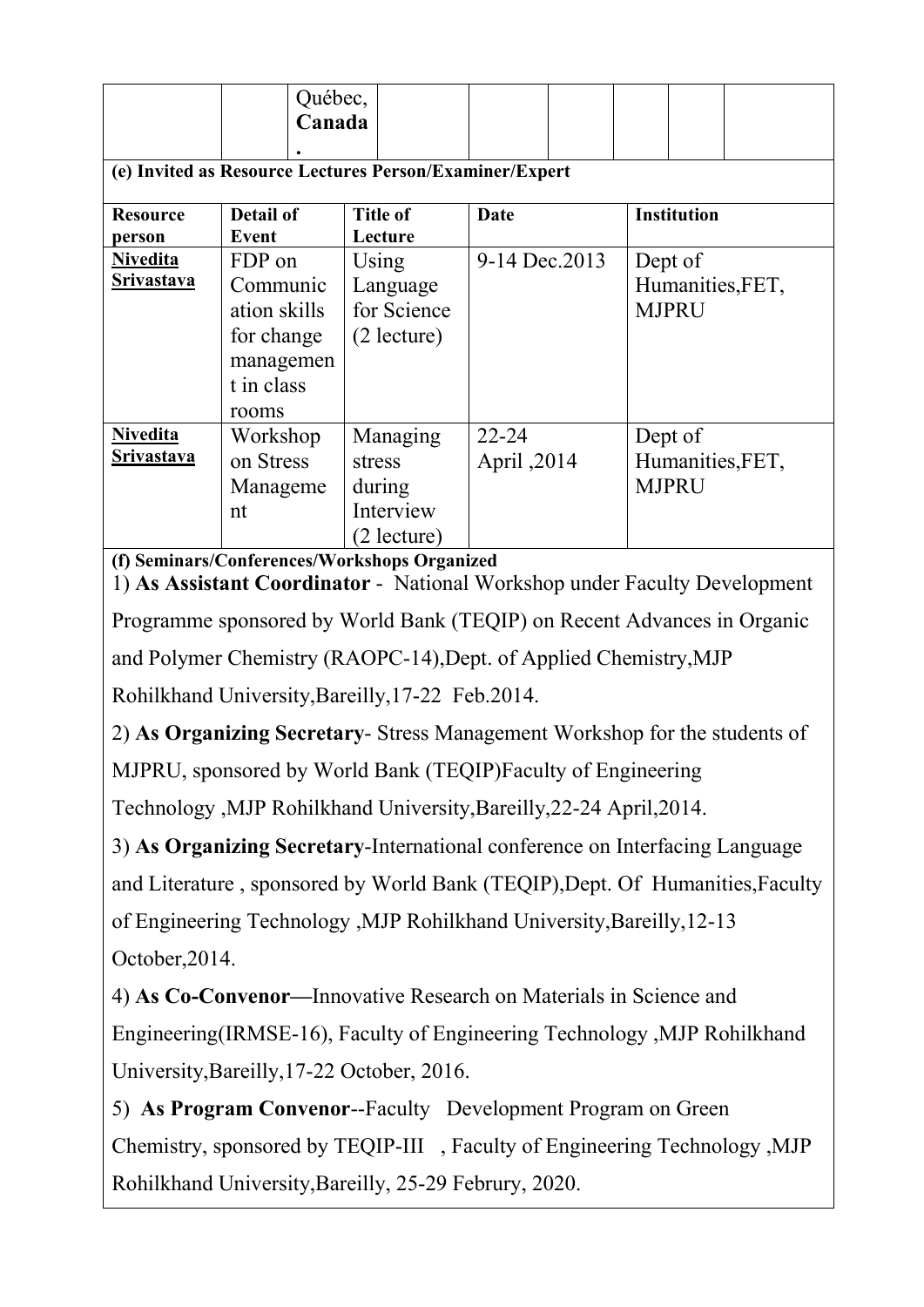|                           | 6) As Co-Coordinator-Social Harmony: Apart of Indian Heritage, Tapobhumi   |                                 |                     |            |  |                 |             |  |  |
|---------------------------|----------------------------------------------------------------------------|---------------------------------|---------------------|------------|--|-----------------|-------------|--|--|
|                           | Vichar Parishaad(Pragya Pravh), NIIT Najibabad, 25 March, 2018             |                                 |                     |            |  |                 |             |  |  |
|                           | (g) Projects (With Title, Year, Grants, Funding Agency and Collaborations) |                                 |                     |            |  |                 |             |  |  |
| Year                      | Name of                                                                    | <b>Funding</b>                  | <b>Amount</b>       |            |  | <b>Duration</b> |             |  |  |
|                           | Project                                                                    | <b>Agency</b>                   |                     |            |  | From            | <b>Till</b> |  |  |
| 2006                      | <b>Major Project</b>                                                       | <b>UGC, New</b><br><b>Delhi</b> |                     | 5.92lakh   |  | 2006            | 2009        |  |  |
| 2019                      | <b>Seed Grant</b>                                                          | <b>TEQIPIII</b>                 |                     | 2 lakh     |  | 2019            | continuing  |  |  |
|                           | (h) Administrative Positions/Assignments Held                              |                                 |                     |            |  |                 |             |  |  |
| Post                      | Organization                                                               |                                 |                     |            |  | <b>Duration</b> |             |  |  |
|                           |                                                                            |                                 | From                |            |  | T <sub>0</sub>  |             |  |  |
| Head                      | Deapartment of<br><b>Chemistry</b>                                         |                                 |                     | 14.03.2019 |  | Till today      |             |  |  |
| Warden                    | <b>Girls Main</b>                                                          |                                 | 29.09.2012          |            |  | 23.08.2017      |             |  |  |
|                           | Hostel , MJPRU , Bareilly                                                  |                                 |                     |            |  |                 |             |  |  |
| <b>Member</b>             | <b>MJPRU</b> campus                                                        |                                 | Letter dt01.12.2012 |            |  | 2014            |             |  |  |
| Grievance<br>cell         |                                                                            |                                 |                     |            |  |                 |             |  |  |
| <b>Meember</b> of         | Department of                                                              |                                 | Since 2004          |            |  | Till today      |             |  |  |
| <b>BOS</b>                | <b>Chemistry</b>                                                           |                                 |                     |            |  |                 |             |  |  |
| Coordinator<br><b>BOS</b> | <b>Department of</b><br><b>Chemistry</b>                                   |                                 |                     | 15.03.2018 |  | 14.03.2020      |             |  |  |
| Coordinator               | <b>Flying Squad</b>                                                        |                                 | 27.02.2019          |            |  | 05.03.2019      |             |  |  |
| <b>ACS</b>                | <b>Central Evalauation in</b><br><b>MJPRU</b>                              |                                 | 2011-2012           |            |  |                 |             |  |  |
| <b>ACS</b> and CS         | Examination (B.Tech.)                                                      |                                 |                     |            |  |                 |             |  |  |
|                           | and M.Sc.)                                                                 |                                 |                     |            |  |                 |             |  |  |

**(i) Seminar/Conference Presentations**

1) Kinetics of chlorpyriphos interaction mechanism in Mollisols, Nimisha Singh,**Nivedta Srivastava,** Anjana Srivastava, P.C.Srivastava, Paper No.0P-9, National conference on Simulation and characterization of advanced materials at the Dept of Applied Physics Institute of Engineering & Technology, MJP Rohilkhand University Bareilly **(**Sicham-2010) ,17-18 April-2010.

2)Efficacy of soil amendments in reducing chlorpyriphos leaching through mollisols*,* Nimisha Singh, **Nivedita Srivastava**, AnjanaSrivastava, P.C.Srivastava *,* Paper No 5, Contemporary Research in Material Science and Chemical Biology *,* at the Dept. Chemistry,University of Allahabad, 31 Jan-02 Feb, 2010.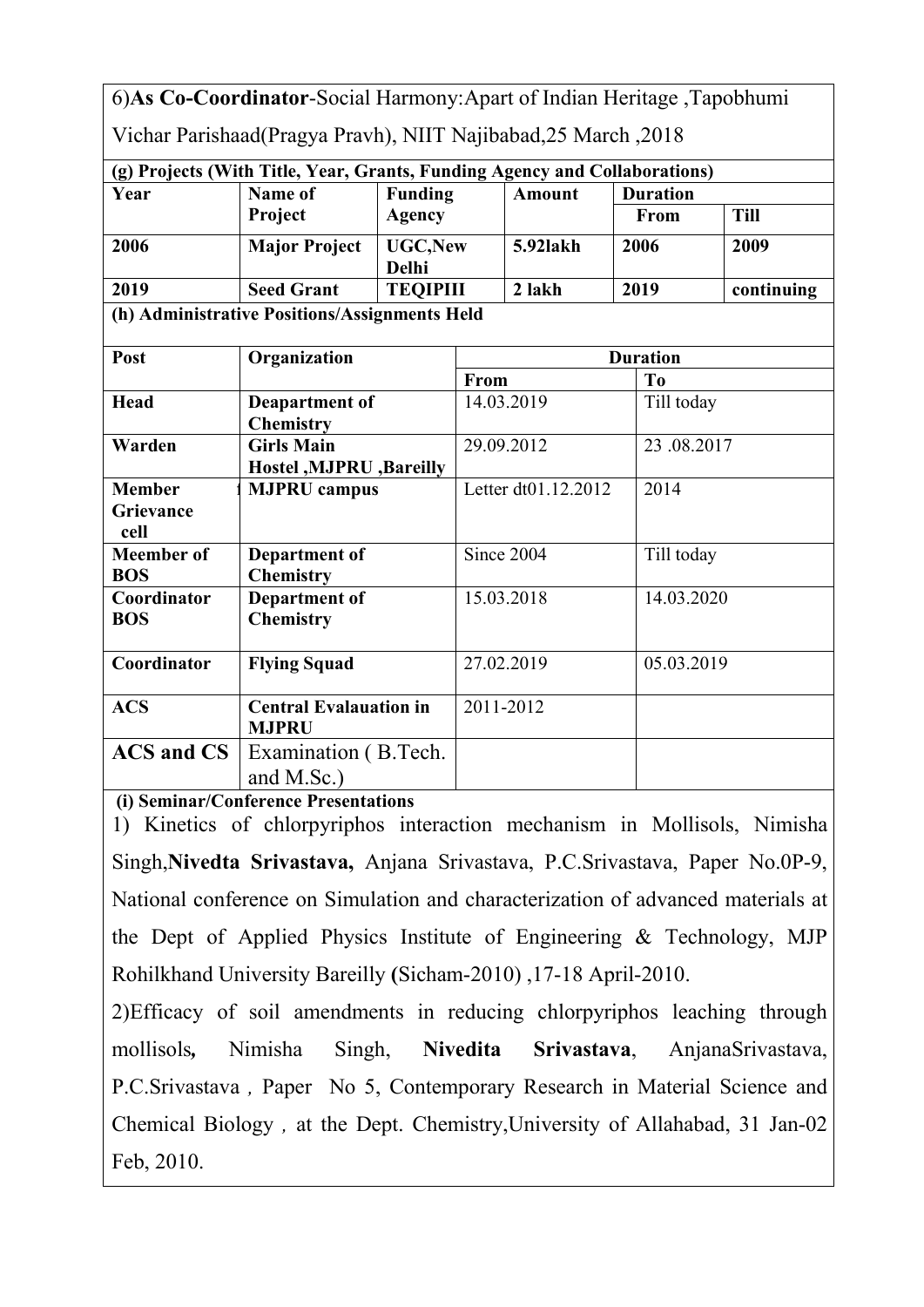3) Need to conserve the plant Acorus calamus and Alpinia galangal of Medicinal value, **Nivedita Srivastava**, Arti Mehrotra **,** Anil Kumar , Paper No.A-1, National Seminar on Impact of Enviromental Changes On Human Life **,**at the Sadanlal Sanwaldas Khanna Girls Degree College, Allahabad **,** November 20- 21,2010**.**

4) Friend of Environment - The Peepal Tree, **Nivedita Srivastava**, Anil Kumar, Arti Mehrotra , Nimisha Singh ,Paper No A-89, National Seminar on Impact of Enviromental Changes On Human Life ,at the Sadanlal Sanwaldas Khanna Girls Degree College, Allahabad , November 20-21 , 2010.

5) Chemical Pesticides in Ground Water - Hazard to Environment , **Nivedita Srivastava,** , Arti Mehrotra, Anil Kumar, Nimisha Singh ,Paper A-77, National Seminar on Impact of Enviromental Changes on Human Life , Sadanlal Sanwaldas Khanna Girls Degree College, Allahabad ,November 20-21,2010.

6) Peptide Nucleic Acid: Preparation of Thymine Nucleobase by Microwave, **N.Srivastava**, Arti Mehrotra, Anil Kumar, Paper No.O-51, National Conference on Advancements and Futuristic Trends in Material Science (AFTMS 2011) , at the Dept. of Applied Physics, Faculty of Engineering & Technology, M.J.P.Rohilkhand University, Bareilly , March 26-27, 2011.

7) Microwave Induced Organic Synthesis of Intermediate of Quinolones , **N.Srivastava**, Anil Kumar, Arti Mehrotra , Paper No O-53, National Conference on Advancements and Futuristic Trends in Material Science (AFTMS 2011),at the Dept. of Applied Physics, Faculty of Engineering & Technology, M.J.P.Rohilkhand University, Bareilly , March, 26-27, 2011.

8) Dissipation studies of chlorpyriphos with different soil amendments in Mollisols, Nimisha Singh, Anjana Srivastava, Prakash C. Srivastava and **Nivedita Srivastava,** Paper No O-21, National Conference on Advancements and Futuristic Trends in Material Science (AFTMS 2011),at the Dept. of Applied Physics, Faculty of Engineering & Technology, M.J.P.Rohilkhand University, Bareilly , March, 26-27, 2011.

9) Synthesis of substituted 4-oxo-1,4-dihydro -3-(1-oxo-2-hydrazino-3-(p-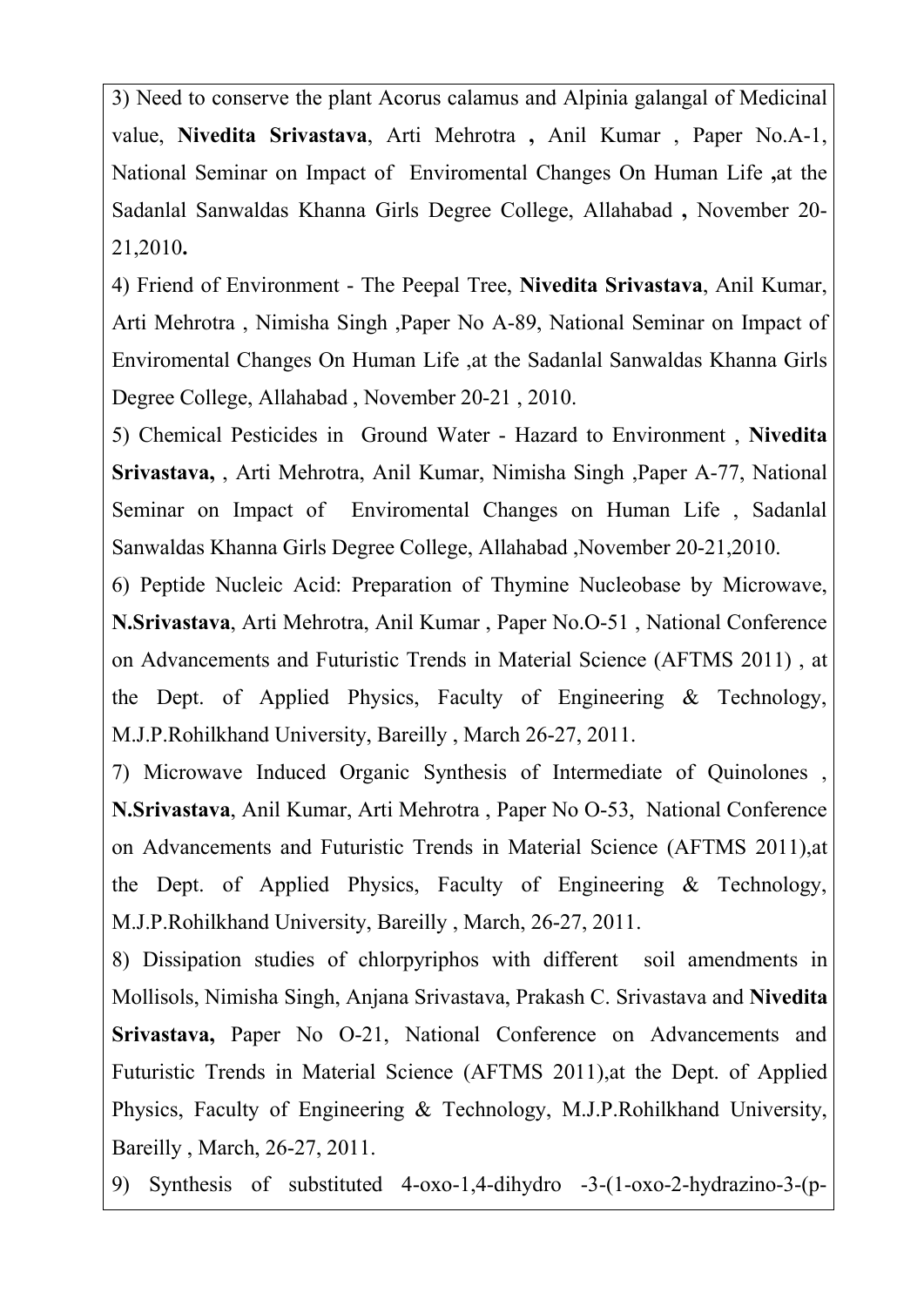toluenesulphon)quinoline derivatives and their biological activity against bacterial infections, **N.Srivastava**, A.Kumar, No. PP-28, Lecture workshop/conference on Emerging Trends in Development of drugs and devices, Dept. of Chemistry ,New Delhi, 21-23 January, 2013.

10) Paper Presentation on the Topic, "Synthesis & Antimicrobial screening screening of amino acid alkyl ester derivatives conjugated with 5-methyl-2, 4 dioxo-3,4-dihydro-1(2H)-pyrimidinyl acetic acid, **N.Srivastava**, Arti Mehrotra, Anil Kumar , Dept. Of Applied Chemistry & Centre for Advanced Studies in Chemistry, Punjab University, Chandigarh in  $50<sup>th</sup>$  Annual Convention of Chemist, Indian Chemical Society, (AP)-13 on Dec 04-07, 2013.

11) Microwave applications for Green chemistry synthesis, **Nivedita Srivastava**, Arti Mehrotra Page-20,National workshop on Climate change,Environment and Economic Development, ,7-8 Feb.2014. Dept. of Humanities, M.J.P.Rohilkhand University, Bareilly .

12) Synthesis and study of dihydropyrimidones derivatives,**Nivedita Srivastava**,Arti Mehrotra,National Conference on Sience and Technology for indigenous development of India,Indian Science Congress Association:Haridwar Chapter and Faculty of Engineering Technology,Gurukula Kangri University ,Haridwar, Sept.28-30, 2015.

13) Study of Cytotoxicity of {N(1)-acetyl-thymine}-amino acid alkyl ester hydrochloride derivatives.**Nivedita Srivastava**.Arti Mehrotra  $52<sup>nd</sup>$ Annual Convention of Chemist 2015, Indian Chemical Society, JECRC University, Jaipur, Dec 28-30, 2015.

14) Application of polypropylene polymer to control erosion an desertification, ,**Nivedita Srivastava**,Arti Mehrotra,International Conference on new Frontiers in Industrial and Applied Biotechnology,GenoPro2015,Dept.of Biotechnology,Invertis University,Bareilly Sept.23-24 ,2016.

15) Approach for the synthesis of newer 3-sulphonamide derivatives of quinolone derivatives and study of their applications, Nivedita Srivastava,National conference on Science and Technology for National Development, Organized by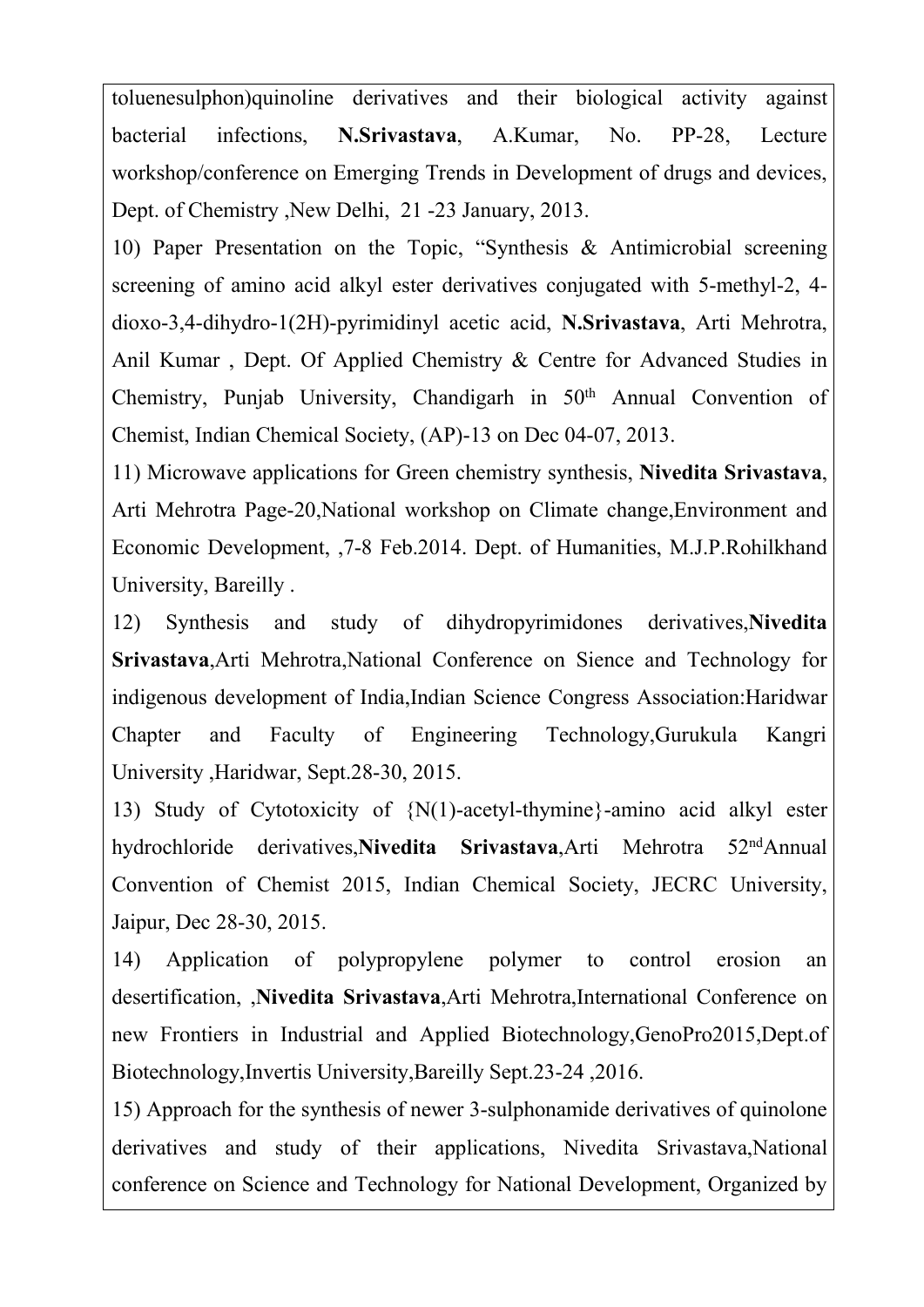The Indian Science Congress Association :Haridwar Chapter and Dept. Of chemistry ,Gurukul Kangdi Vishwavidyalaya,Haridwar,(U.K.). Nov 20-22,2016.

## **Paper Presented in International Conferences and Seminars**

1) Recent Development and Application of Anticorrosive Paints, N.Srivastava, A.Mehrotra and M.G.H.Zaidi ,No,OP-42, International Conference on Green Technologies for Environmental Rehabiliation(GTER-2012), at the Faculty of Engeering and Technology,Grukul Kangri University,Haridwar (Uttarakhand), India, February 11-13, 2012.

**2) Synthesis and study of quinolone derivatives substituted with thiazole at C-3, N.Srivastava, Anil Kumar, 14th Tetrahedron Symposium-Asia Edition at the Seoul,Republic of Korea , 21-24 October 2013.**

3) Spectral Analysis of 3-Substituted Quinolone derivatives with Thiazole,Anil Kumar, **N. Srivastava,** Poster No P-26, International seminar on Recent Trends in Material Science (RTMS 2013) ,Dept. of Applied Physics, Faculty of Engineering & Technology, M.J.P. Rohilkhand University, Bareilly,India. November, 21, 2013**.**

**4)** Design and Synthesis of different 3-substituted quinolones an study of their applications,**Nivedita Srivastava**,Anil Kumar,International conference on Scintillations on Material Horizon(ICNSMH-16),21-23,Oct,2016 Dept. of Applied Physics, M.J.P.Rohilkhand University, Bareilly .

## **(j) Memberships ofAcademic/Professional Bodies**

1) Life Member of Indian Chemical Society

2) Society of Biological Sciences and Rural Development

**(k) Participation in Community Service / Exchange Programme / Consulting Activity**

## **(l) International Academic Exposure**

Paper Presented:

Synthesis and study of quinolone derivatives substituted with thiazole at C-3, N.Srivastava, Anil Kumar, 14th Tetrahedron Symposium-Asia Edition at the Seoul,Republic of Korea , 21-24 October 2013.

|  | <b>Any Other Details</b> |  |
|--|--------------------------|--|
|  |                          |  |

|      | 1. From 10 Aug. 1987 to 9 Aug. Junior Research Fellow of DST, New Delhi |  |
|------|-------------------------------------------------------------------------|--|
| 1989 | at Department of Chemical Technology,                                   |  |